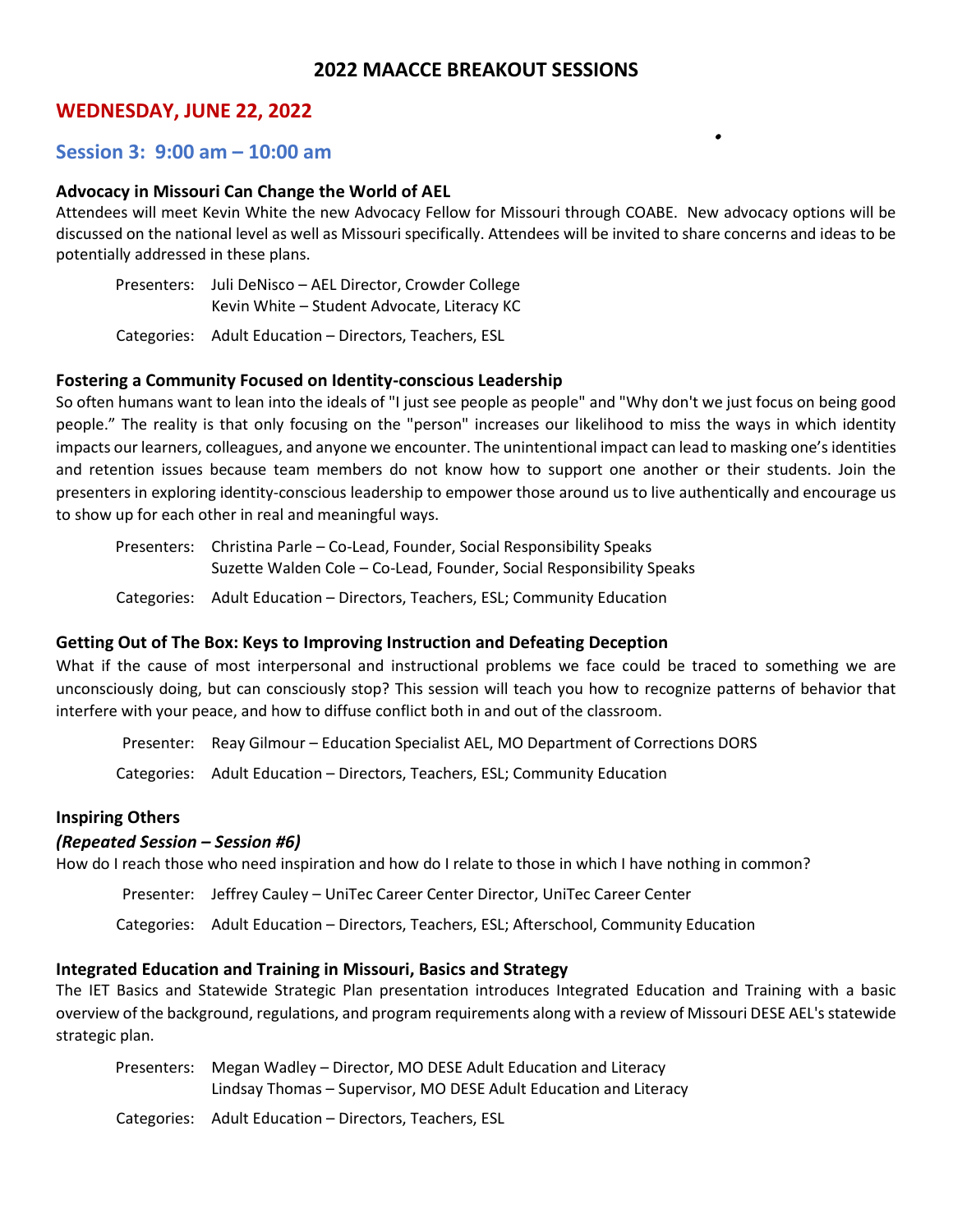# **Managing Behaviors**

Behavior management is a series of steps taken to help guide individuals to become motivated to change their actions and interactions. In Afterschool programs, this can mean helping students change their in-class behavior, make better choices, or altering bad habits. Behavior management is important in the classroom because it creates an appropriate environment for learning to take place.

Presenter: Carl Wade – Caring Communities Program Specialist, Local Investment Commission (LINC) Categories: Afterschool

### **Poverty Simulation**

## *(Extended Session – Sessions #3 & #4)*

The Poverty Simulation is an interactive experience that helps individuals begin to understand what life is like with a shortage of money and an abundance of stress. It moves people to think about the harsh realities of poverty and to talk about how communities can address the problem collectively.

Presenters: Missouri Ozarks Community Action Categories: Adult Education – Directors, Teachers, ESL; Afterschool, Community Education

### **SEL: A Key to Employee Retention**

Employee retention is at an all-time low! Come join us to learn small "tweaks" we've done to increase employee retention through SEL.

Presenters: Shawntelle Fisher - Founder/CEO, The SoulFisher Ministries Abdul-Rasheed Ajayi - ENAL Program Coordinator, The SoulFisher Ministries Categories: Adult Education – Directors, Teachers, ESL; Afterschool, Community Education

# **Session 4: 11:00 am – 12:00 pm**

# **A Teacher's Dozen: Activities to Engage Your Learners**

In-person, virtual, hy-flex...donut worry! No matter what your English language classroom looks like, dunk into our session to learn how to spice up your teaching and make any lesson more engaging. From warm-up activities and vocabulary lessons to grammar topics and pronunciation practice, we'll have a variety pack of ideas and activities to energize your classroom. Participants will leave full of new strategies to support their English language learners. Join our conference classroom and sweeten your day with the BurlingtonEnglish team!

Presenters: April Lawton – Customer Manager, Burlington English, Inc Sam Hicks – Customer Representative, Burlington English, Inc

Categories: Adult Education –Teachers, ESL

# **Effective Listening: Listening to React vs Listening to Respond**

Effective Listening helps us become better communicators. Good communication improves our relationships, both in work area and in our personal life with family, friends, and neighbors.

Presenter: Debra Thompson - Begional Employer Services Manager/Marketing Specialist, Workforce Development Board of Southeast Missouri

Categories: Adult Education – Directors, Teachers, ESL; Afterschool, Community Education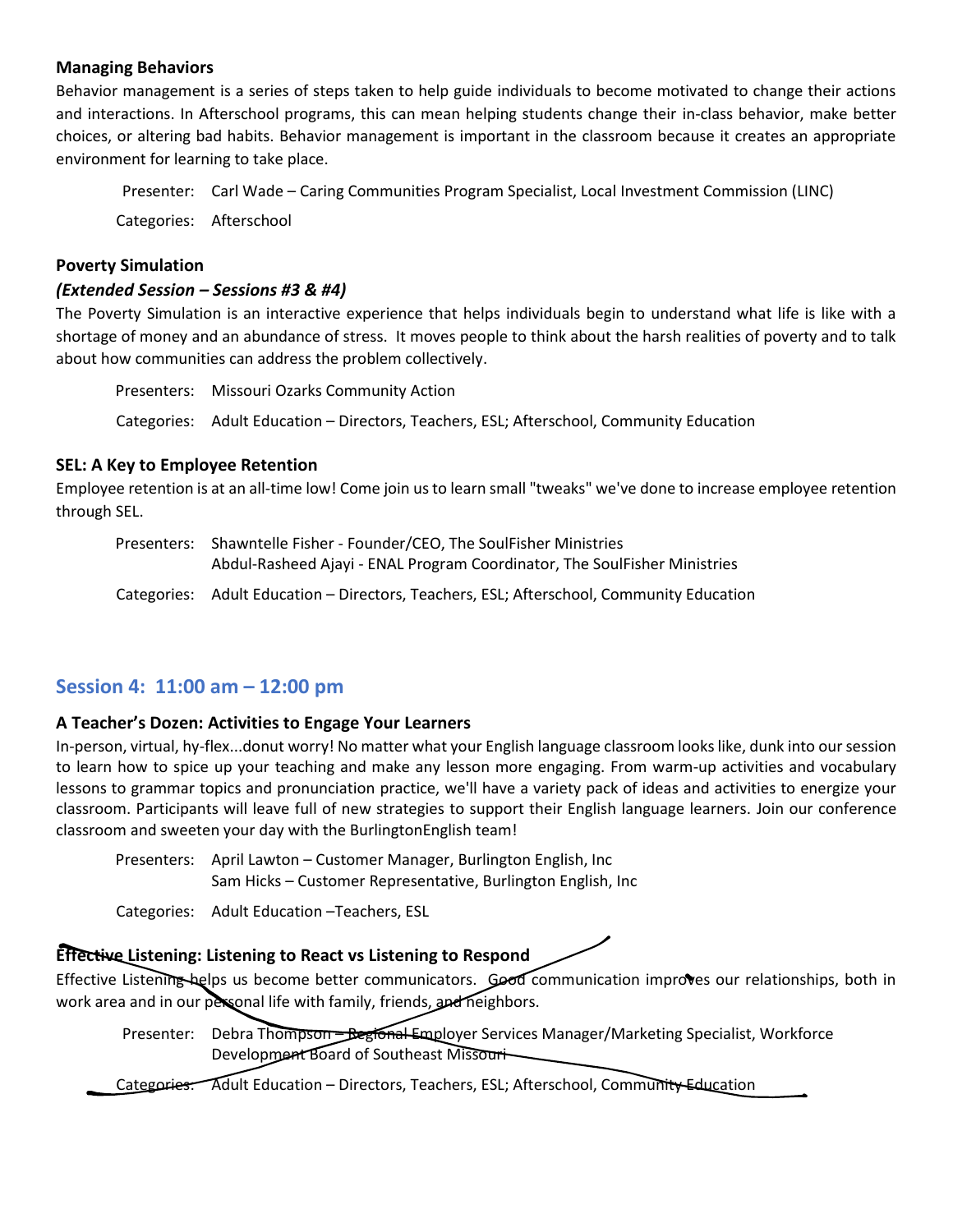## **HiSET Essay Made Easy**

Do your students struggle to pass the HiSET essay? Join former AEL Assistant Program Director and Instructor, Susan York, and Stacy Prewett to learn how to simplify the writing process and ensure your students are ready for the HiSET Language Arts – Writing Test.

| Presenters: Susan York - Education Team, Essentials in Writing                    |
|-----------------------------------------------------------------------------------|
| Stacy Prewett - Head of Education & Curriculum Development, Essentials in Writing |
| Categories: Adult Education – Directors, Teachers; Afterschool                    |

# **OVERCOMING OBSTACLES TO ACHIEVE SUCCESS IN THE CLASSROOM AND THE COMMUNITY**

## *(Repeated Session – Session #6)*

In this inspiring narrative, Tyrone touches on his own struggles and setbacks, including his experiences of struggling to get his high school diploma, becoming the first person in his family to graduate from college and obtaining his Jurist doctorate degree. All to equip himself to successfully give back to his community. Also, to instill hope and inspiration in high-youth and young adults and every life he encounters. Offering deeply personal perspective, he provides audiences with encouragement and wisdom on overcoming seemingly insurmountable challenges and the importance of maintaining a positive outlook and remaining true to oneself.

Presenter: Tyrone Flowers - Founder & President, Higher M-Pact Categories: Adult Education – Directors, Teachers, ESL; Afterschool, Community Education

# **Poverty Simulation** *(Continued from Session #3)*

Presenters: Missouri Ozarks Community Action Categories: Adult Education – Directors, Teachers, ESL; Afterschool, Community Education

# **Producing English Sounds**

What pronunciation techniques do we fall back on when "sound like me" isn't enough? This workshop will cover an easyto-use method of explaining the positions of the tongue in the mouth to produce English vowel sounds and the problematic /l/ and /r/ distinction. We will also discuss a simplified approach for teaching -ed ending sounds and why discerning them is challenging.

Presenter: Melinda Brown-Mason – ELL Instructor, Literacy KC

Categories: Adult Education –ESL

# **Statewide Afterschool Evaluation**

In this session we will be reviewing the 20-21 Statewide Afterschool Evaluation data. This includes data collected in the 20-21 school year on 21st Century and SAC funded afterschool programs.

Presenters: Jason Patrie – Data and Evaluation Coordinator, Missouri AfterSchool Network Wayne Mayfield – Associate Director of Research, Institute of Public Policy - MU

Categories: Afterschool

### **WIOA and how can assist your students**

Overview of WIOA program services and benefits that be combined with AEL to assist participants with employment and training services and/or funding.

Presenter: Samantha Terry – EO/Compliance Manager/Special Programs and Grants, Southeast Workforce Development Board

Categories: Adult Education – Directors, Teachers, ESL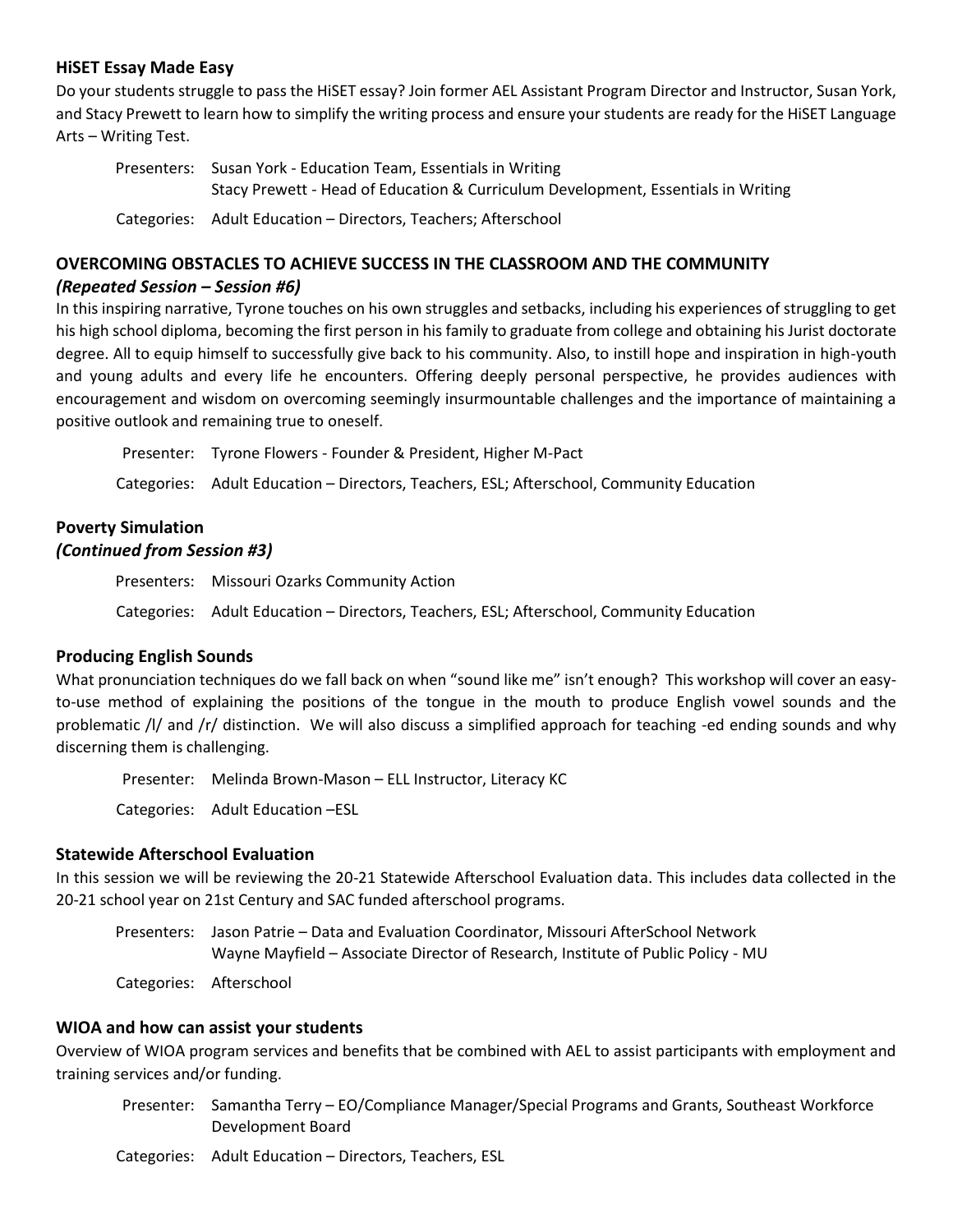# **Session 5: 1:30 pm – 2:30 pm**

## **Are You a Michael Scott or George Costanza? Using Self Awareness Practices to Be Your Best Self**

Using sitcom and movie references, this workshop will explore some big personalities often found in the workplace. Through the humorous exploration of these fictional characters, we will also explore self-awareness practices to address our issues and work toward becoming the best version of ourselves.

Presenter: Colleen Abbott – Director of Afterschool Services, Eldon LEAP Categories: Adult Education – Directors, Teachers, ESL; Afterschool, Community Education

# **Be a Math Guru-The Fundamentals of Teaching Math**

## *(Extended Session – Sessions #5 & #6)*

Specific instruction and classroom methods for: solving equations, algebra, fractions, decimals, percents, ratios, proportions, geometry, linier equations, etc.

Presenter: Perry Fairchild – Academic Teacher, MODOC Moberly Correctional Center

Categories: Adult Education –Teachers

## **Communication & Poverty Barriers**

After a brief introduction to the types of poverty your students may face, this workshop will look at poverty from an insider's perspective. Discussion will then focus on the impact poverty has on communication with students and how to break through some communication barriers.

Presenters: Alice Whalen – Director, ECC AEL Program Mary Eagan – CCR Advocate, ECC AEL Program Categories: Adult Education – Directors, Teachers, ESL; Afterschool, Community Education

# **Do You Really Want Them There?!**

Meeting the needs of students and families through positive and meaningful relationships is essential to high quality care and education. However, these relationships are often hindered by our unconscious bias. This workshop will provide a discussion on unconscious bias, how they impact our relationships with children and families and how as educators, we can overcome them to build healthy, supportive relationships.

Presenters: Janet Miles-Bartee – Executive Vice President, LINC (Local Investment Commission) Carl Wade – Caring Communities Program Specialist, LINC (Local Investment Commission)

Categories: Afterschool

# **Interactive, Engaging, Turnkey Instructional Content to Support Education Programs**

Adult education, community schools, and after-school programs have unique and complicated challenges when it comes to providing meaningful and engaging instruction for their students. During this presentation, you will have the opportunity to see a full demonstration of the Boardworks interactive teaching library of supplemental resources. Boardworks is a library of over 25k+ slides of interactive, virtual, engaging, and supplemental Math, Science, ELA, and History content. It works with all teacher/student devices, is non-subscription, and is mapped to Missouri Learning Standards. Come see how Boardworks can save teachers' time while increasing student learning and engagement.

Presenter: Matt Argubright – Educational Consultant, Boardworks Education Categories: Adult Education – Directors, Teachers, ESL; Afterschool, Community Education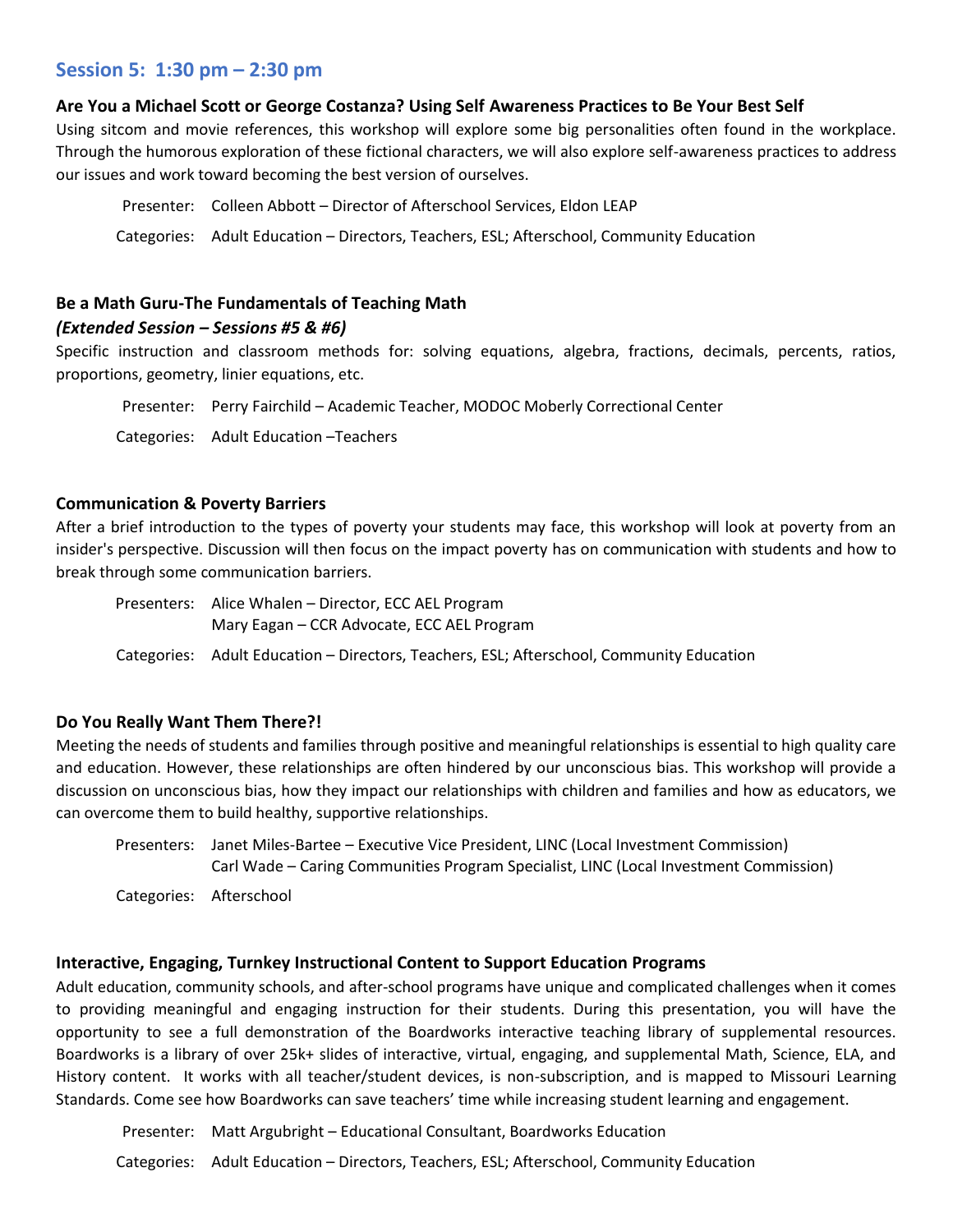### **Make a Difference Starting with Yourself**

Biases that can change, initiate, or hinder our ability to work with all demographics. Everyone holds biases created from our experiences, background, beliefs, and the media. Recognizing learned behaviors and patterns allows us to learn how to overcome them and ensure that your biases do not affect our customers.

Presenter: Samantha Terry – EO/Compliance Manager/Special Programs and Grants, Southeast Workforce Development Board

Categories: Adult Education – Directors, Teachers, ESL; Afterschool, Community Education

### **TABE Testing Updates**

This session will include Workforce Readiness Reporting as well as updates and best practices for TABE testing including remote proctoring, TABE Writing Test, the TABE Off-Line testing platform, and the use of TABE CLAS-E Online for ESL students.

Presenter: Mike Johnson – National Adult Education Director – TABE, Data Recognition Corporation

Categories: Adult Education – Directors, Teachers, ESL; Community Education

### **Teaching English Pronunciation**

Looking for ideas on incorporating pronunciation into your classroom? This workshop will introduce the Communicative Framework for Teaching Pronunciation as a guide to develop a lesson focused on pronunciation, as well as several ideas for incorporating pronunciation into speaking, listening, reading, and grammar lessons you are already teaching.

Presenter: Melinda Brown-Mason – ELL Instructor, Literacy KC Categories: Adult Education –ESL

# **Session 6: 2:45 pm – 3:45 pm**

# **Be a Math Guru-The Fundamentals of Teaching Math**  *(Continued from Session #5)*

Presenter: Perry Fairchild – Academic Teacher, MODOC Moberly Correctional Center

Categories: Adult Education –Teachers

# **Closing the Gap - Identifying Where We Lose Students and How to Get Them Back**

This presentation will help you identify the critical points where we lose students in our adult ed programs every year. We will also discuss some practical strategies for how to close that gap, with key takeaways for student retention that you can implement right away!

Presenters: Amy Richmund – Director of Implementation, ConnectAble Neil Richmund – Director of Technology Solutions, ConnectAble

Categories: Adult Education – Directors, Teachers, ESL

## **Creativity In Leadership**

Join us to learn about five principles of leadership and how creativity is not limited only to the artists among us. We will explore what it means to be a leader and how we can work creativity into our leadership practices.

Presenter: Brad Lademann - Associate Director of Quality Initiatives, Missouri AfterSchool Network

Categories: Afterschool